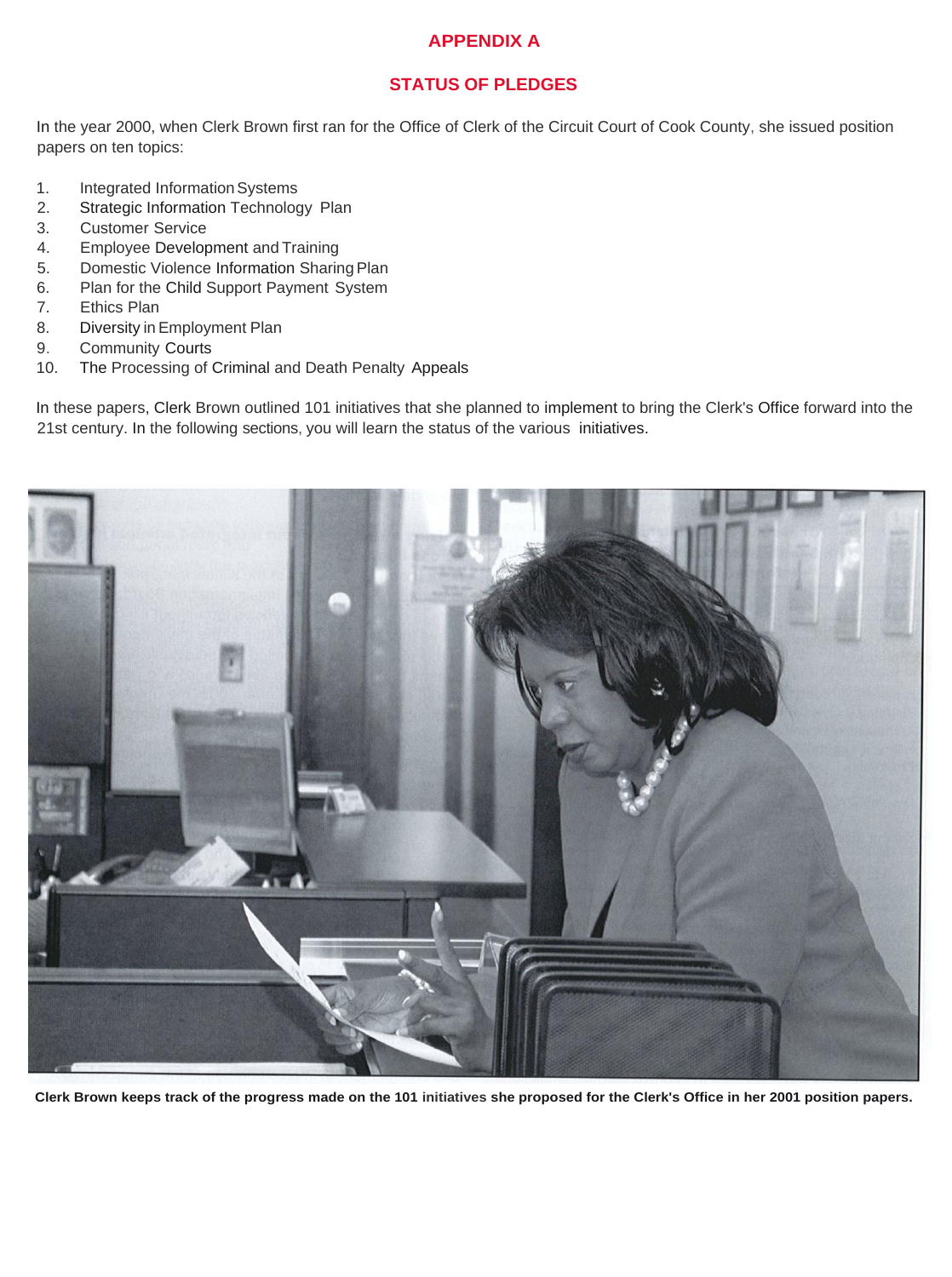#### **INTEGRATED JUSTICE INFORMATION SYSTEMS**

Clerk Brown pledged to work with the Cook County Board of Commissioners and elected officials to build integrated information systems for the 21st century. Her platform consisted of: General integration;

Developing a blueprint for integration;

Ensuring proper audit controls; and

Implementing the needed changes.

# **INTEGRATED INFORMATION SYSTEMS – STATUS REPORT**

| Issue                                                                                        | Initiative                                                                                                                                                                                                                       | <b>Status</b>                                                                                  |
|----------------------------------------------------------------------------------------------|----------------------------------------------------------------------------------------------------------------------------------------------------------------------------------------------------------------------------------|------------------------------------------------------------------------------------------------|
| General Integration;<br>Develop a Blueprint for<br>Integration; Audit; and<br>Implementation | The Clerk's Office will work with other justice agencies to integrate information<br>systems in Cook County.                                                                                                                     | Done                                                                                           |
|                                                                                              | Implement audit controls throughout the system to provide reasonable assurances<br>that court case information is accurate, timely, and complete.                                                                                | Done                                                                                           |
|                                                                                              | Create a task force on Integrated Information Systems that would include<br>executive level policy makers, information system managers, technical staff and<br>members of the Board of Commissioners.                            | Done                                                                                           |
|                                                                                              | Assign the task force to reconmend major technology acquisitions, ways of<br>upgrading or linking existing systems, and implementing a wide area computing<br>network.                                                           | Done                                                                                           |
|                                                                                              | Support efforts to create an environment that provides for universal access to data<br>and resources, fast access to information, and the use of existing computer<br>hardware.                                                  | Done                                                                                           |
|                                                                                              | Work with vendors to enable the Clerk's Office to join the e-commerce net-<br>work for transacting basic business processes.                                                                                                     | Done                                                                                           |
|                                                                                              | Ensure that controls are built into key information processing stage within the<br>network.                                                                                                                                      | Done                                                                                           |
|                                                                                              | Reconmlend network-wide controls to protect the security of vital court information<br>and data from unauthorized modification, theft or destruction.                                                                            | Done                                                                                           |
|                                                                                              | Work with professional audit groups to identify "best practices" for auditing and<br>controlling Cook County's integrated information system.                                                                                    | Done                                                                                           |
|                                                                                              | Develop a funding strategy for integrating criminal justice information systems.                                                                                                                                                 | Done: Funding<br>secured for<br><b>Enterprise Service</b><br>Bus through<br>President's Office |
|                                                                                              | Recommend that Cook County issue long-term technology advancement bonds to<br>finance integration efforts and work with legislators to secure funding from state<br>government sources, including general revenue and user fees. | Done: Increased<br>document storage fee<br>through state legislation.                          |
|                                                                                              | Apply for federal grants, such as the National Criminal History Improvement<br>Program, to help pay the costs of integrating state and federal reporting<br>requirements in to Cook County's information network.                | Done                                                                                           |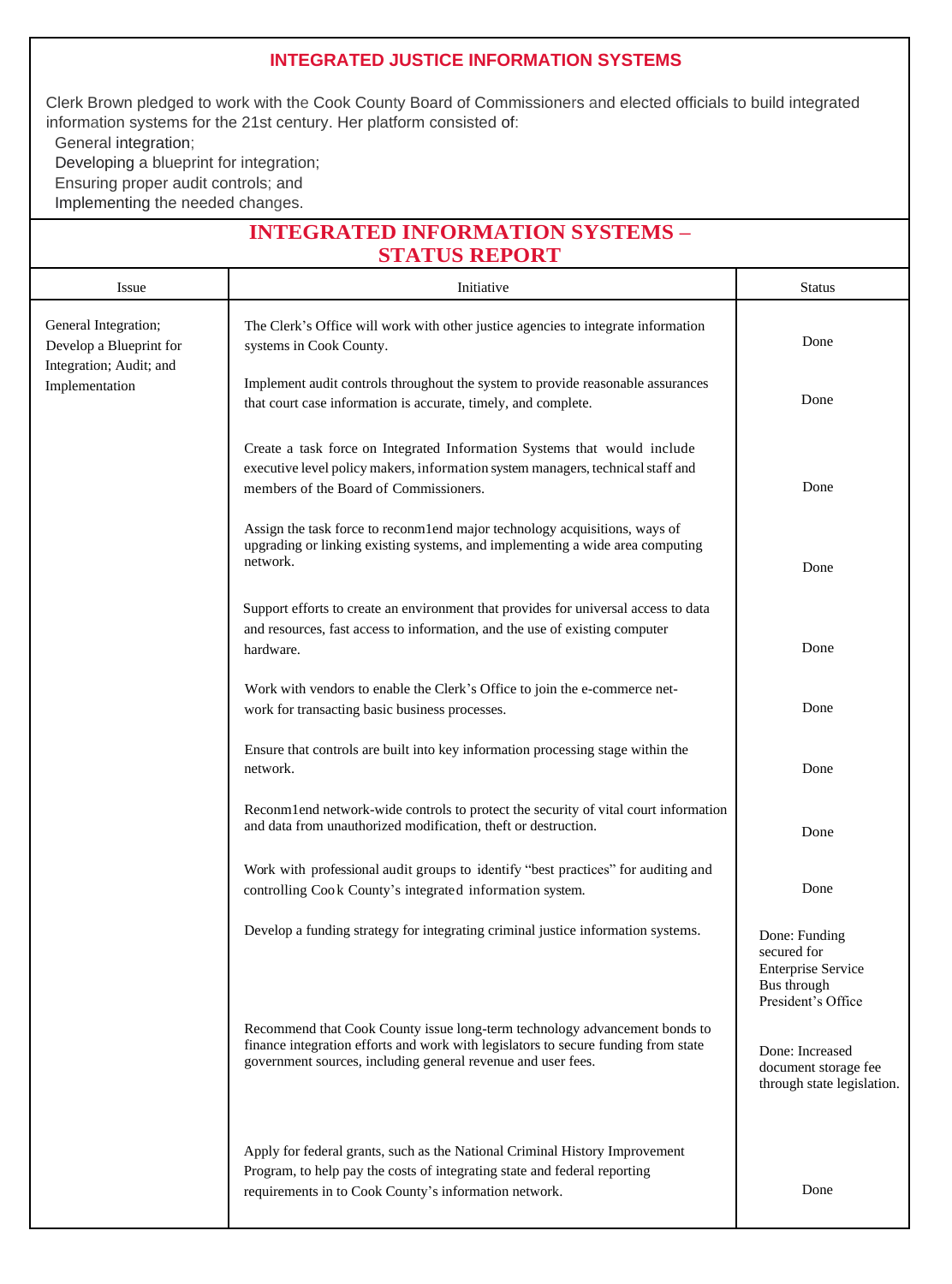## **STRATEGIC INFORMATION TECHNOLOGY PLAN**

In 2000, candidate Dorothy Brown recognized that the information systems of the Clerk's Office had not been upgraded for many years. She pledged to build information systems forthe 21st century and issued aStrategic Information Technology Plan to lay the groundwork.

The Technology Plan identified twelve issues in information systems management that needed to be addressed. The issues were:

Automating data entry in the courtroom; Improving the efficiency and security of the documents; Incorporating imaging technology into the court system; Implementing a sentence tracking system; Work with the Judiciary to implement an electronic filing system; Adopt voice mail and email systems across the Clerk's Office; Provide customers with a Voice Information System; Improve communication within the Clerk's Office; Strengthen the Website for public access; Upgrade cash management control systems; Improve personnel management systems; and Strengthen the statistical reporting system.

# **STRATEGIC INFORMATION TECHNOLOGY PLAN – STATUS REPORT**

| Issue                                                   | Initiative                                                                                                                    | <b>Status</b>                                                                                                                     |
|---------------------------------------------------------|-------------------------------------------------------------------------------------------------------------------------------|-----------------------------------------------------------------------------------------------------------------------------------|
| Automate Data Entry in the<br>Courtroom                 | Improve information processing through real time edits.                                                                       | Done                                                                                                                              |
|                                                         | Receive input from court clerks on which input devices best serve their needs.                                                | Done                                                                                                                              |
| Improve efficiency and<br>security of documents         | For paper records, implement a records management system that will track<br>every document and file with bar coding.          | Done: Barcodes for court<br>files                                                                                                 |
|                                                         | For electronic records, ensure that proper controls are established. Protect<br>paper records from fire and water damage.     | Done: IDMS implemented<br>for court documents                                                                                     |
| Incorporate imaging technology<br>into the court system | Work with judiciary to incorporate digitized images as appropriate.                                                           | Done                                                                                                                              |
|                                                         | Improve tracking of defendant's contacts with the justice system.                                                             | Done: Working with Cook<br><b>County Pretrial Stakeholders</b><br>Group that has implemented<br><b>Automated Court Reminders.</b> |
| Implement sentence tracking<br>system                   | Work with Cook County justice agencies to implement a sentence tracking system.                                               | Not applicable to Clerk's<br>Office                                                                                               |
| Implement an electronic filing<br>(e-filing) process    | Work with Cook County justice agencies to lobby the Illinois Supreme Court<br>to perm electronic filing.                      | Done                                                                                                                              |
|                                                         | Work with judiciary to implement a digital signature program.                                                                 | Done for Orders of<br>Protection                                                                                                  |
| Implement internal email<br>and voicemail systems       | Implement system in the Office and train personnel on its use.                                                                | Done                                                                                                                              |
| Implement a Voice<br><b>Information System</b>          | Implement a system that addresses frequently asked questions, and a call<br>center to assists any caller to the court system. | Done                                                                                                                              |